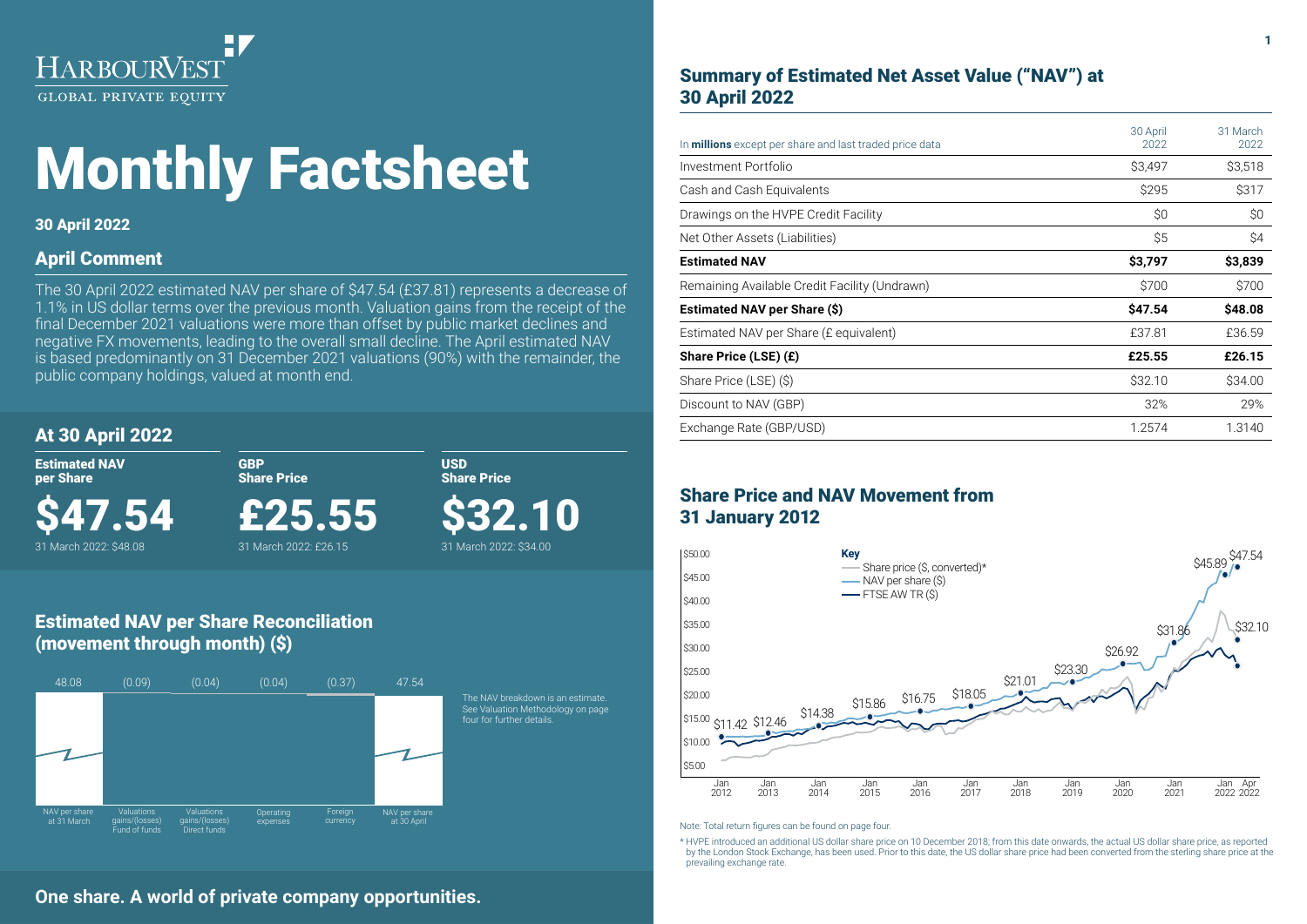## The Private Equity Cycle

HVPE invests in and alongside HarbourVest-managed funds which focus on primary fund commitments, secondary investments and direct co-investments in operating companies. These in turn drive a steady pace of direct and indirect investment into private company opportunities. These investments develop and grow over a period of several years, before being exited. Proceeds from these distributions then provide the fuel for new commitments and the lifecycle continues.

## Month ended 30 April 2022



## **Investments** (Investment Phase)

In April, the majority of capital calls from underlying partnerships (by value) were for buyout investments at 58%, with venture investments representing a further 36%. Of the total amount called, the majority (70%) was from partnerships with a US investment focus.

## Top Five Investing Managers

| Manager                                     | Amount<br>invested |
|---------------------------------------------|--------------------|
| <b>Azalea Parent Holdings</b>               | \$1.5m             |
| <b>Waterland Private Equity Investments</b> | \$1.4m             |
| <b>TSG Consumer Partners</b>                | \$1.3m             |
| <b>Qiming Venture Partners</b>              | \$0.9m             |
| <b>General Atlantic</b>                     |                    |

Please note that the amounts above represent capital calls to the underlying managers for investments, and may differ from the amount invested by HVPE into HarbourVest funds.

## 12 Month Cash Flow (\$m) 1 May 2021 to 30 April 2022



## (Mature Phase)

During April there were a total of 15 M&A transactions and IPOs across HVPE's underlying portfolio, compared to March's 23, and a last 12-month average of 38. These were broken down into 14 M&A transactions and one IPO.

## Top Five Distributing Managers

April

| Partnership                                 | Total<br>proceeds<br>in month | Manager's largest<br>distribution in<br>month (company)      |  |
|---------------------------------------------|-------------------------------|--------------------------------------------------------------|--|
| <b>Marlin Equity Partners</b>               | \$2.2m<br>Medius              |                                                              |  |
| <b>Ampersand Capital</b><br><b>Partners</b> | \$2.1m                        | Arranta and<br>Vibalogics                                    |  |
| <b>Thoma Bravo</b>                          | \$1.7m                        | Imprivata                                                    |  |
| Carlyle U.S. Buyout                         | \$1.6m                        | Zoominfo and<br>Novolex                                      |  |
| <b>ABRY Partners</b>                        | \$1.6m                        | Aftermath<br>Aggregator and<br><b>LAC Equity</b><br>Holdings |  |

Please note that these distributions from general partners represent proceeds to HarbourVest funds, and may differ to the amount actually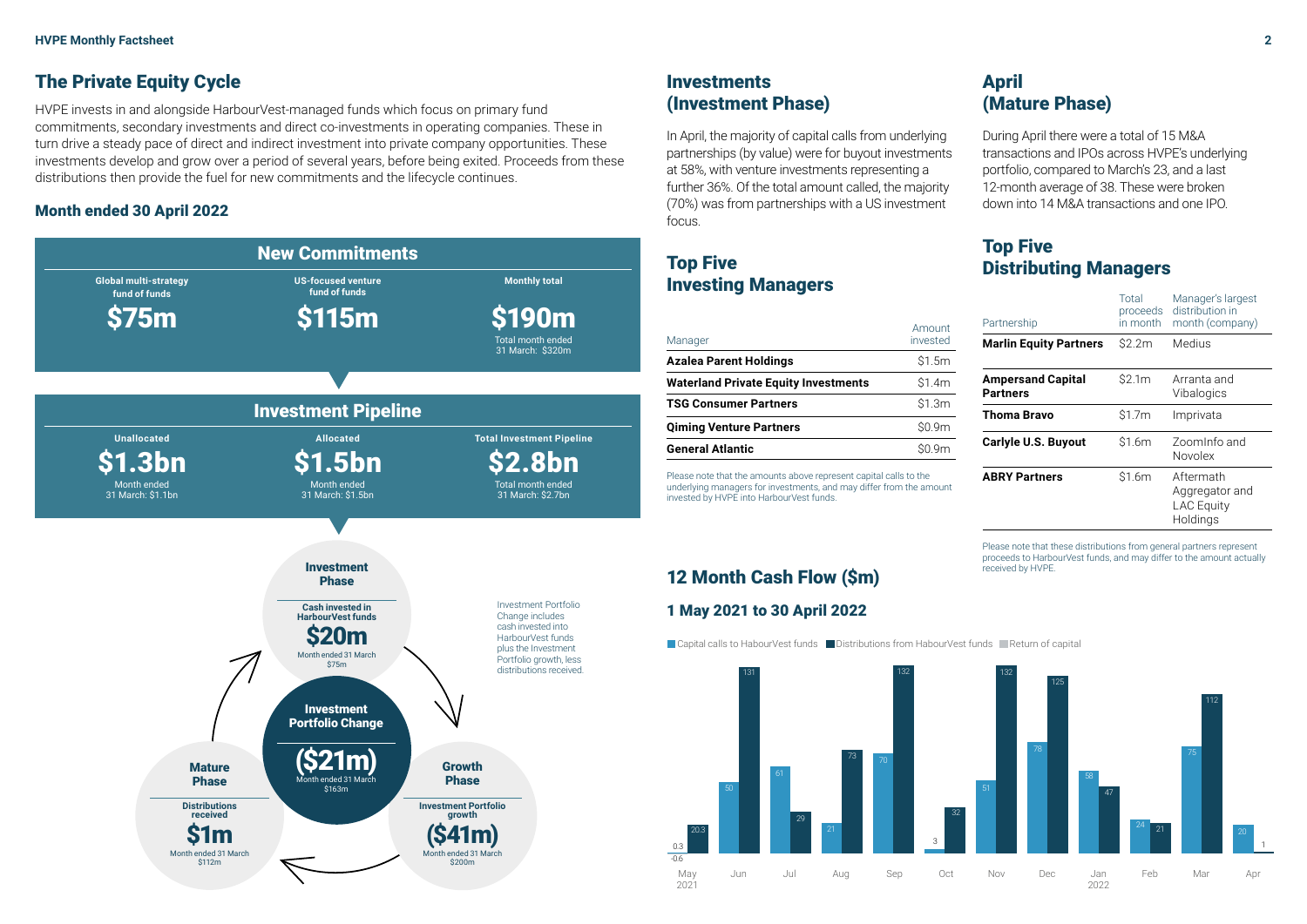## Diversification at 30 April 2022

Consistent with HVPE's investment objective, the Investment Manager strives to manage risk through diversification within the portfolio.



real assets.



## Managing HVPE

#### Credit facility

If future investments exceed distributions for a sustained period, it is important that HVPE is able to access funding as required to meet any shortfall.

At 30 April 2022, HVPE had a cash balance of \$295 million and access to the full \$700 million on its credit facility.

#### HarbourVest Partners ("HVP") Fund-level borrowing

At 30 April 2022, HVPE's share of HVP fund-level borrowing, on a look-through basis, was \$512 million. Please refer to hvpe.com/portfolio/financialresources/ for further details.

#### Investment Pipeline and commitment ratios

The Board and Investment Manager make reference to three key ratios when assessing the Company's commitment levels, as shown

## Total Commitment Ratio at 30 April 2022

(Total exposure to private markets investments as a percentage of NAV)

| Investment Portfolio + Investment Pipeline | \$6.341m |
|--------------------------------------------|----------|
| Divided by the NAV                         | S3.797m  |
| (12 month range: 146% to 167%)             | 167%     |

## Rolling Coverage Ratio at 30 April 2022

#### (A measure of medium-term commitment coverage)

| (12 month range: 67% to 115%)                                                    | 67%     |
|----------------------------------------------------------------------------------|---------|
| Divided by the next 36 months' estimated investments                             | S2.687m |
| Cash + Available Credit Facility (\$) + Current Year Estimated Realisations (\$) | S1.790m |

## Commitment Coverage Ratio at 30 April 2022

#### (Short-term liquidity as a percentage of total Investment Pipeline)

| Cash + Available Credit Facility                   | S995m   |
|----------------------------------------------------|---------|
| Divided by the Investment Pipeline                 | S2.844m |
| $(12 \text{ month range: } 35\% \text{ to } 43\%)$ | 35%     |

#### **Notes:**

The diversification by net asset value analysis is based on the fair value of the underlying investments, as estimated by the investment manager. Diversification by stage, phase, and geography is based on the estimated net investments within HVPE's co-investment funds. Industry diversification is based on the reported value of the underlying company investments for both fund of funds and co-investment funds. Some of the funds held in HVPE ha geography, strategy, and industry may change as additional investments are made and existing investments are realised. By phase, mature includes vintage years pre-2013, growth includes vintage years 2013 to 2017, and inves

Business Services & Other 11% Media & Telecom 5% Energy & Cleantech 4%